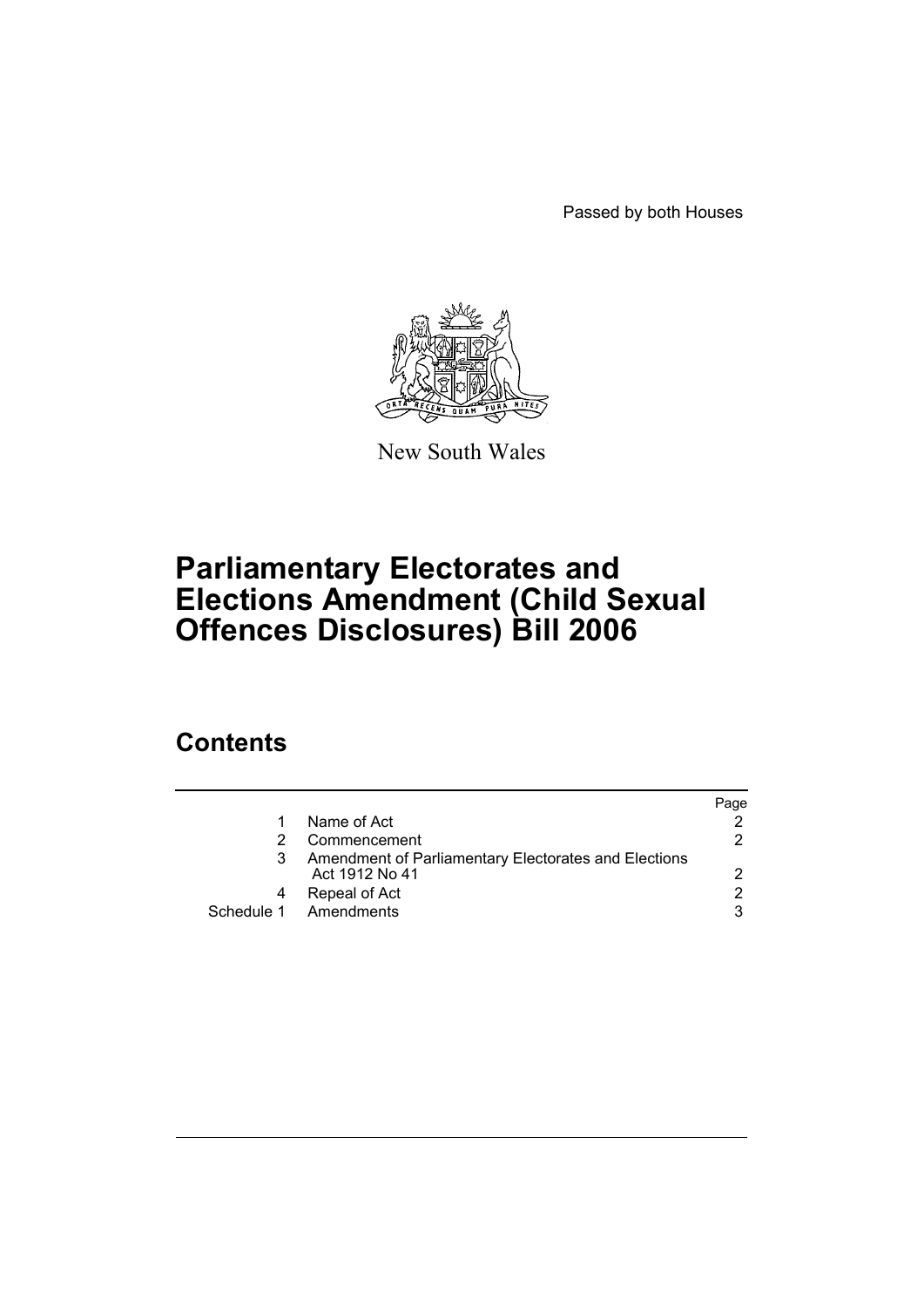*I certify that this PUBLIC BILL, which originated in the LEGISLATIVE ASSEMBLY, has finally passed the LEGISLATIVE COUNCIL and the LEGISLATIVE ASSEMBLY of NEW SOUTH WALES.*

> *Clerk of the Legislative Assembly. Legislative Assembly, Sydney, , 2006*



New South Wales

# **Parliamentary Electorates and Elections Amendment (Child Sexual Offences Disclosures) Bill 2006**

Act No , 2006

An Act to amend the *Parliamentary Electorates and Elections Act 1912* to require candidates for election to disclose child sexual offences and certain other child-related conduct; and for other purposes.

*I have examined this Bill, and find it to correspond in all respects with the Bill as finally passed by both Houses.*

*Chairman of Committees of the Legislative Assembly.*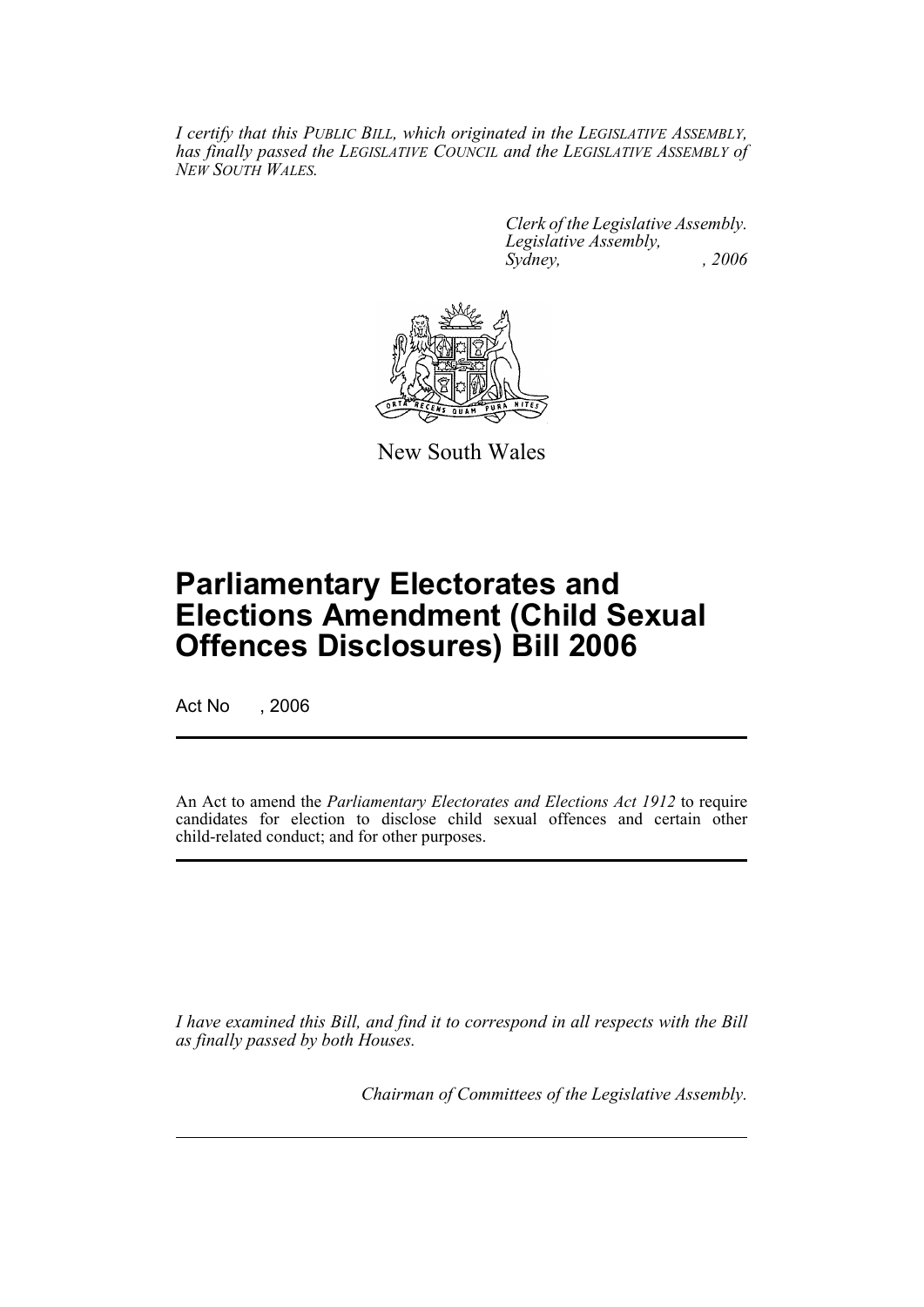#### **The Legislature of New South Wales enacts:**

## **1 Name of Act**

This Act is the *Parliamentary Electorates and Elections Amendment (Child Sexual Offences Disclosures) Act 2006*.

## **2 Commencement**

This Act commences on the date of assent to this Act.

## **3 Amendment of Parliamentary Electorates and Elections Act 1912 No 41**

The *Parliamentary Electorates and Elections Act 1912* is amended as set out in Schedule 1.

## **4 Repeal of Act**

- (1) This Act is repealed on the day following the day on which this Act commences.
- (2) The repeal of this Act does not, because of the operation of section 30 of the *Interpretation Act 1987*, affect any amendment made by this Act.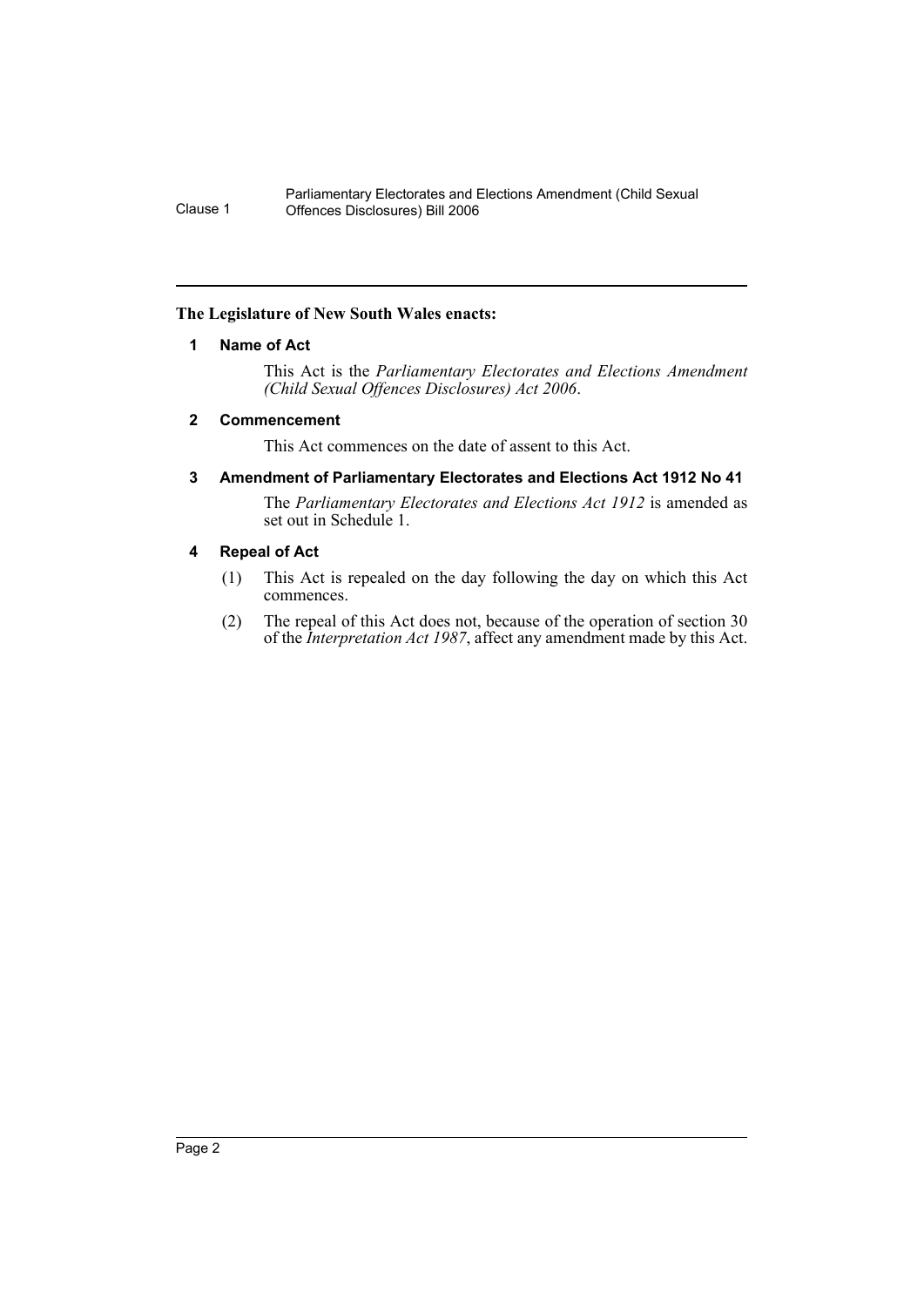Amendments **Schedule 1** Schedule 1

# **Schedule 1 Amendments**

(Section 3)

#### **[1] Section 79 Nomination of Assembly candidates**

Insert before section 79 (4A):

(4AA) A nomination paper of a candidate for election under this section must be accompanied by a child-related conduct declaration that complies with section 81L.

#### **[2] Section 79 (4A)**

Insert "(including subsection (4AA))" after "this section".

#### **[3] Section 81B Nomination of Council candidates**

Insert after section 81B (4):

(4A) A nomination paper of a candidate for election under this section must be accompanied by a child-related conduct declaration that complies with section 81L.

#### **[4] Section 81B (6)**

Insert "(including subsection (4A))" after "this section".

#### **[5] Part 5, Division 5A**

Insert after Division 5 of Part 5:

## **Division 5A Child sexual offences etc disclosures by candidates for the Assembly or Council**

#### **81J Application of Division**

This Division applies to a child-related conduct declaration that is required to accompany the nomination paper of a candidate for election to the Assembly or the Council.

#### **81K Definitions**

(1) In this Division:

#### *child sexual offence* means:

(a) an offence involving sexual activity or acts of indecency that was committed in New South Wales and that was punishable by penal servitude or imprisonment for 12 months or more, and that was committed against, with or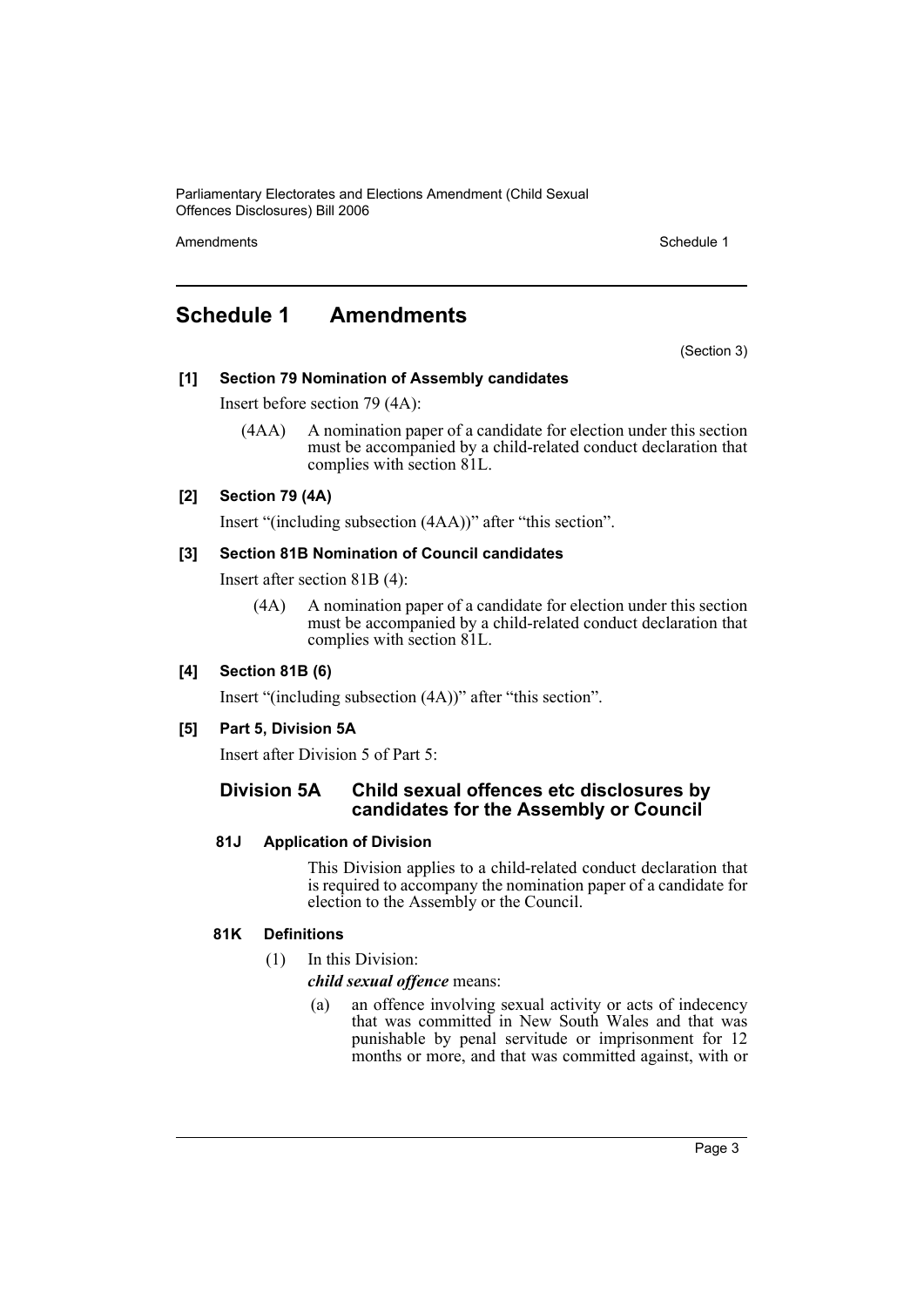Schedule 1 Amendments

in the presence of a child (including a child pornography offence that is so punishable), or

- (b) an offence involving sexual activity or acts of indecency, that was committed elsewhere and that would have been an offence punishable by penal servitude or imprisonment for 12 months or more if committed in New South Wales, and that was committed against, with or in the presence of a child (including a child pornography offence that is so punishable), or
- (c) an offence under section 80D or 80E of the *Crimes Act 1900*, where the person against whom the offence is committed is a child, or
- (d) an offence under sections 91D–91G of the *Crimes Act 1900* (other than if committed by a child prostitute) or a similar offence under a law other than a law of New South Wales, or
- (e) an offence under section 91H, 578B or 578C (2A) of the *Crimes Act 1900* or a similar offence under a law other than a law of New South Wales, or
- (f) an offence an element of which is an intention to commit an offence referred to in the preceding paragraphs, or
- (g) an offence of attempting, or of conspiracy or incitement, to commit an offence referred to in the preceding paragraphs.

*conviction* includes a finding that the charge for an offence is proven, or that a person is guilty of an offence, even though the court does not proceed to a conviction, but does not include a conviction that is quashed by any court.

*CYP Commission*—see section 81M (2).

*murder* includes an offence of murder committed outside New South Wales or an offence of attempting, or of conspiracy or incitement, to commit murder.

*Presiding Officer* means the President of the Legislative Council or Speaker of the Legislative Assembly.

*relevant apprehended violence order* means a relevant apprehended violence order, within the meaning of Part 7 of the *Commission for Children and Young People Act 1998*, that was made by a court for the protection of a child from sexual activity or acts of indecency.

(2) An offence that was a child sexual offence at the time of its commission is not a child sexual offence for the purposes of this Division if the conduct constituting the offence has ceased to be an offence in New South Wales.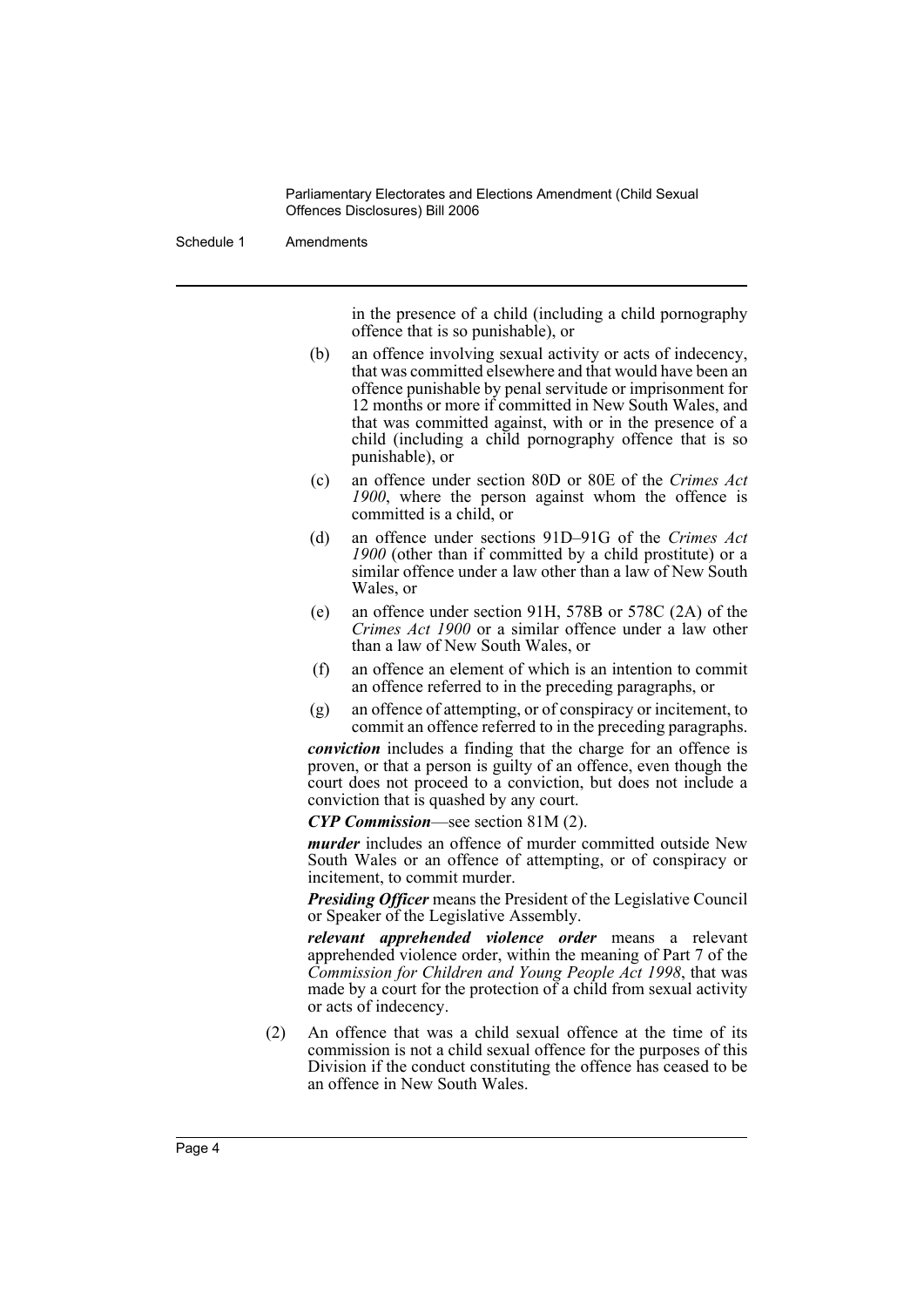#### Amendments **Amendments** Schedule 1

- (3) An offence involving sexual activity or an act of indecency is not a child sexual offence for the purposes of this Division if the conduct constituting the offence:
	- (a) occurred in a public place, and
	- (b) would not have constituted an offence in New South Wales if the place were not a public place.
- (4) For the purposes of this Division, section 579 of the *Crimes Act 1900* does not apply to or in respect of a child sexual offence.

#### **81L Child-related conduct declarations**

- (1) A child-related conduct declaration is to state:
	- (a) whether or not the candidate has ever been convicted of the murder of a child or of a child sexual offence, and
	- (b) whether or not any criminal proceedings have ever been commenced against the candidate for the murder of a child, or for a child sexual offence, other than proceedings relating to a conviction disclosed under paragraph (a), and
	- (c) whether or not any relevant apprehended violence order has ever been made against the candidate.
- (2) The child-related conduct declaration is to identify any such conviction, proceedings or order.
- (3) A child-related conduct declaration is to be in such form (if any) as is prescribed by the regulations.
- (4) A candidate who makes a child-related conduct declaration knowing it to be false, or not believing it to be true, is guilty of an indictable offence.

Maximum penalty (subsection (4)): Imprisonment for 5 years.

#### **81M Duties of Electoral Commissioner with respect to child-related conduct declarations**

- (1) The Electoral Commissioner must cause a copy of a child-related conduct declaration received by the Commissioner or a returning officer to be made public in such manner as the Commissioner thinks fit.
- (2) The Electoral Commissioner must provide a copy of the child-related conduct declarations of those candidates elected at an election to the Commission for Children and Young People (the *CYP Commission*).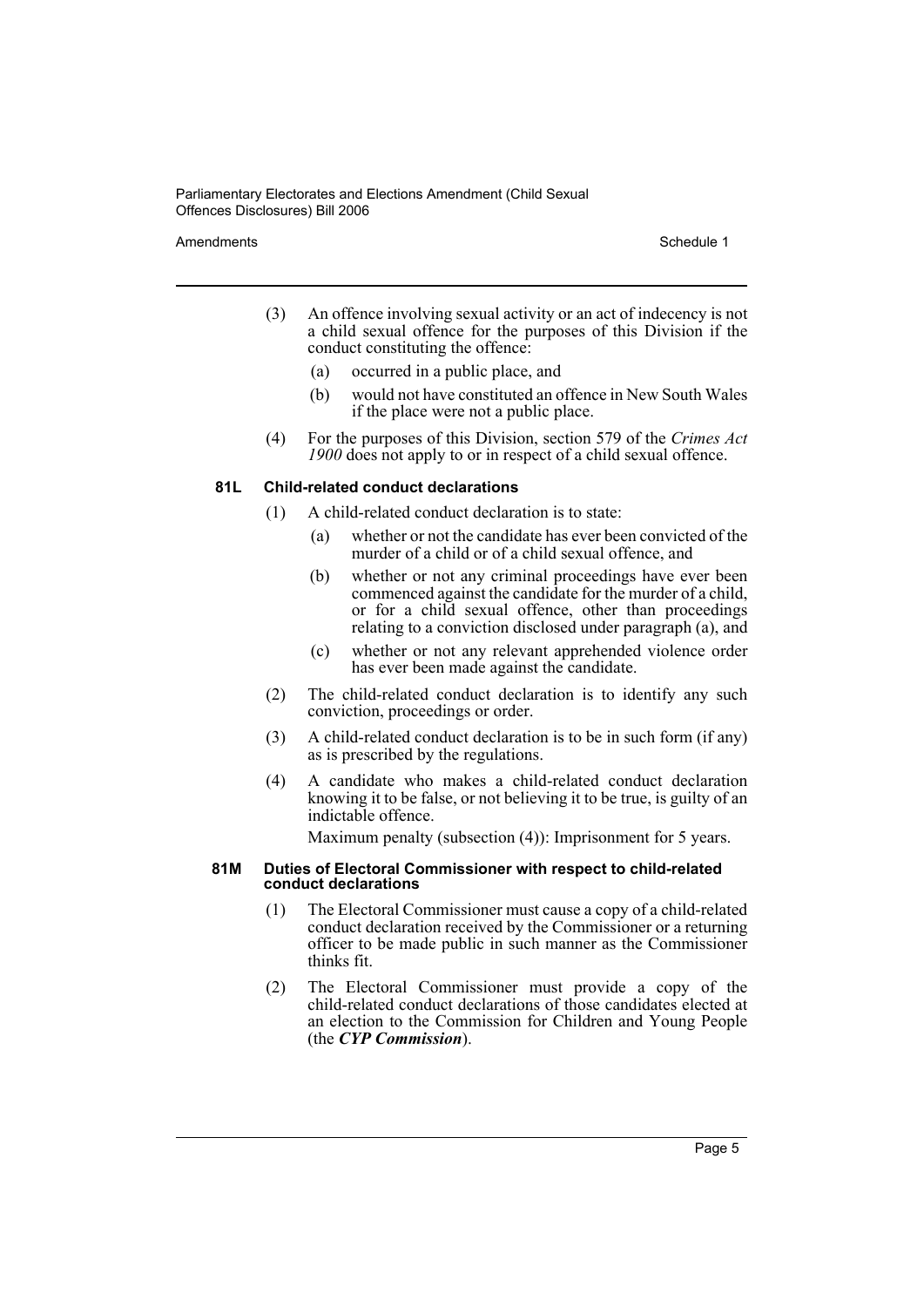Schedule 1 Amendments

#### **81N Duties of CYP Commission with respect to child-related conduct declarations**

- (1) The CYP Commission must, as soon as practicable after receiving a copy of a child-related conduct declaration under section  $\overline{81M}$ , audit the accuracy of the declaration.
- (2) For the purpose of carrying out an audit, the CYP Commission:
	- (a) may exercise any of the functions it has under Part 7 of the *Commission for Children and Young People Act 1998*, and
	- (b) has the same protections as are conferred by that Act on the Commission when exercising its functions under that Part.
- (3) If the CYP Commission has reason to believe that a child-related conduct declaration is inaccurate, the Commission must consult with the member of Parliament concerned before making a report on the audit.
- (4) The CYP Commission must present a report on the result of audits carried out by it after an election to the Presiding Officer of the House of Parliament to which the members concerned have been elected. A copy of a report furnished to the Presiding Officer of a House of Parliament is to be laid before that House as soon as practicable after it is received by the Presiding Officer. **Note.** Section 81P provides for the procedure where a House of Parliament is not sitting when a report is presented.
- (5) The CYP Commission may, if the Commission thinks it appropriate to do so, report on the results of any such audits over more than one report.

#### **81O Unauthorised disclosure or dishonest disclosure of information**

- (1) A person must not directly or indirectly disclose any information obtained by the person in connection with the conduct of an audit or consultation under section 81N, unless the disclosure:
	- (a) is made in good faith for the purposes of the audit or consultation, or
	- (b) is made with the consent of the person to whom the information relates, or
	- (c) is ordered by a court, or any other body or person exercising judicial functions, for the purposes of the hearing or determination by the court, body or person of any matter, or
	- (d) is made for the purpose of providing information to the Commissioner of Police in connection with a possible criminal offence, or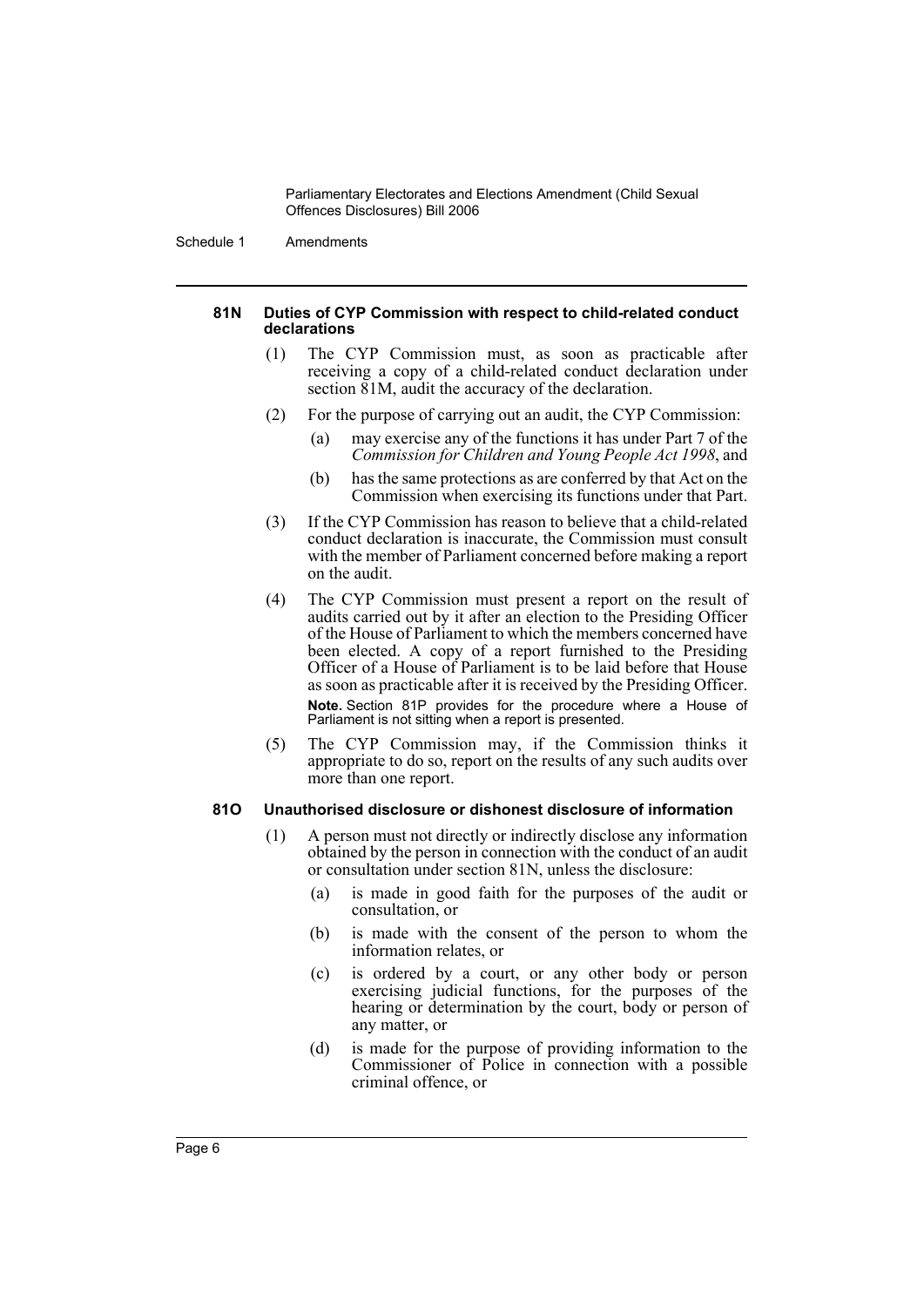Amendments **Schedule 1** and the set of the set of the set of the set of the set of the set of the set of the set of the set of the set of the set of the set of the set of the set of the set of the set of the set of the set

- (e) is made for the purposes of exercising a function under this Division, or
- (f) is made for the purpose of reporting to the Director-General of the Department of Community Services that a child may be at risk of harm.
- (2) A person who dishonestly obtains confidential information relating to the conduct of an audit or consultation under section 81N is guilty of an offence. Maximum penalty: 50 penalty units or imprisonment for 6 months, or both.

#### **81P Reports presented to Presiding Officer of House of Parliament**

- (1) If a House of Parliament is not sitting when the CYP Commission presents a report under section 81N to the Presiding Officer of the House, the Presiding Officer is to make the report public instead of laying the report before the House.
- (2) A report that is made public by the Presiding Officer of a House of Parliament:
	- (a) is, for all purposes, taken to have been laid before the House, and
	- (b) is to be printed by authority of the Presiding Officer of the House, and
	- (c) is, for all purposes, taken to be a document published by order or under the authority of the House, and
	- (d) is to be recorded:
		- (i) in the case of the Council, in the Minutes of the Proceedings of the Legislative Council, and
		- (ii) in the case of the Assembly, in the Votes and Proceedings of the Legislative Assembly,

on the first sitting day of the House after receipt of the report by the Presiding Officer.